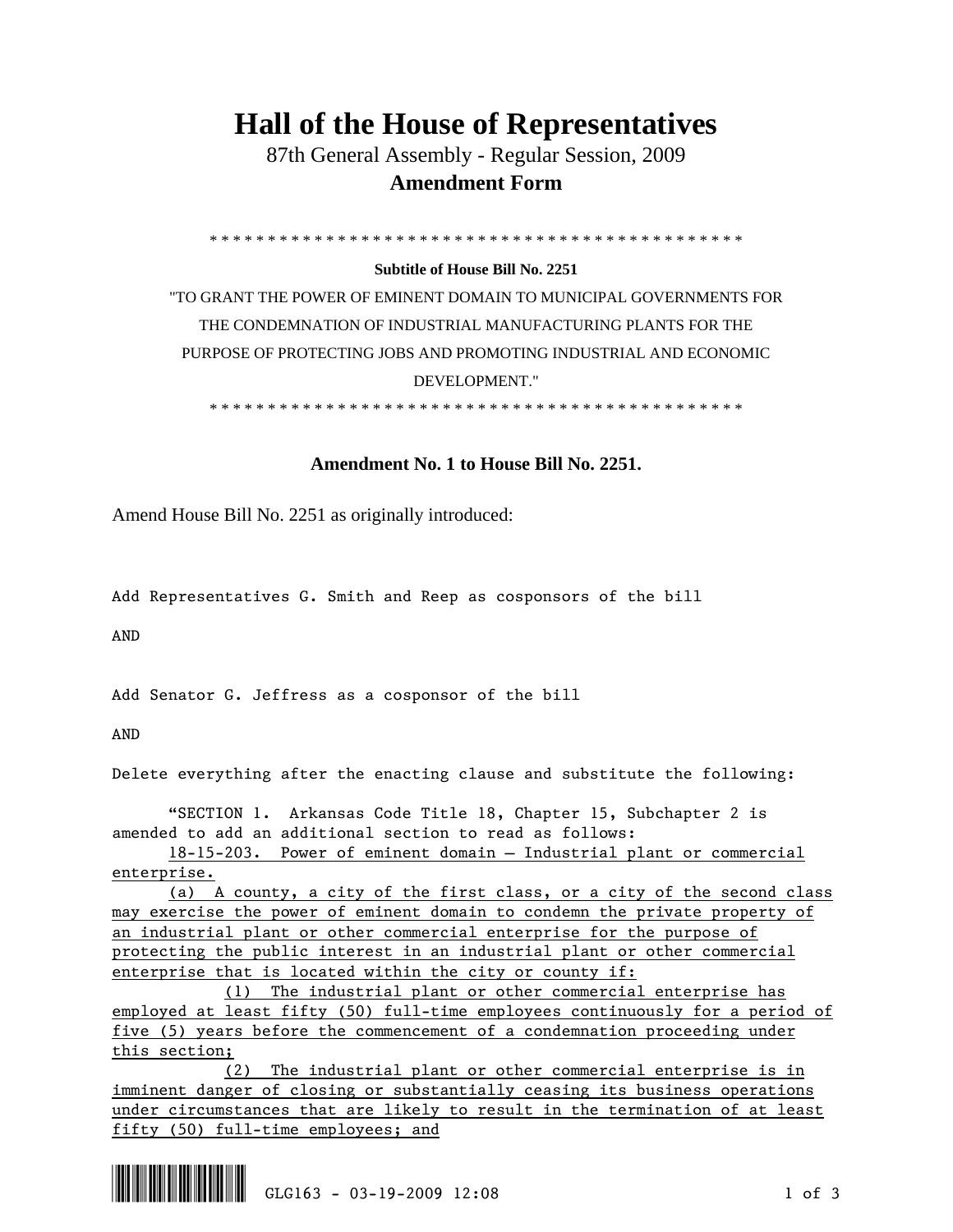(3) The owner of the industrial plant or other commercial enterprise is insolvent under § 4-59-202.

(b)(1)(A) A petition for condemnation under subsection (a) of this section shall be filed in the circuit court of the county where the industrial plant or other commercial enterprise is located.

 (B) If the industrial plant or other commercial enterprise is located in more than one county, the petition for condemnation shall be filed in the circuit court of the county where the largest portion of the real property sought to be condemned is located.

 (2)(A) After the petition for condemnation has been filed in the proper circuit court, the condemnation proceeding shall conform to the procedure under §§18-15-303 — 18-15-307.

 (B) However, before granting a final order to condemn under this section, the circuit court shall find that the elements under subsection (a) of this section have been proved by a preponderance of the evidence.

(c) A city or county that obtains an industrial plant or other commercial enterprise under this section shall use its best efforts to sell or lease the real or personal property that has been condemned to a person or entity that agrees to operate the industrial plant or other commercial enterprise in a manner that will sustain as many employment positions as is feasible.

 SECTION 2. EMERGENCY CLAUSE. It is found and determined by the General Assembly of the State of Arkansas that long-established plants are closing at an alarming rate due to the limited availability of financing; that rather than being sold as a going concern, those plants are being idled or dismantled causing significant job losses and leaving local government with abandoned industrial machinery and empty buildings that present a security risk and cause urban blight; and that this act is immediately necessary because many of those jobs can be saved and urban blight can ba avoided by authorizing a county or city government to acquire those plants through the power of eminent domain for the purpose of sustaining those plants' continued operation. Therefore, an emergency is declared to exist and this act being immediately necessary for the preservation of the public peace, health, and safety shall become effective on:

(1) The date of its approval by the Governor;

 (2) If the bill is neither approved nor vetoed by the Governor, the expiration of the period of time during which the Governor may veto the bill; or

 (3) If the bill is vetoed by the Governor and the veto is overridden, the date the last house overrides the veto."